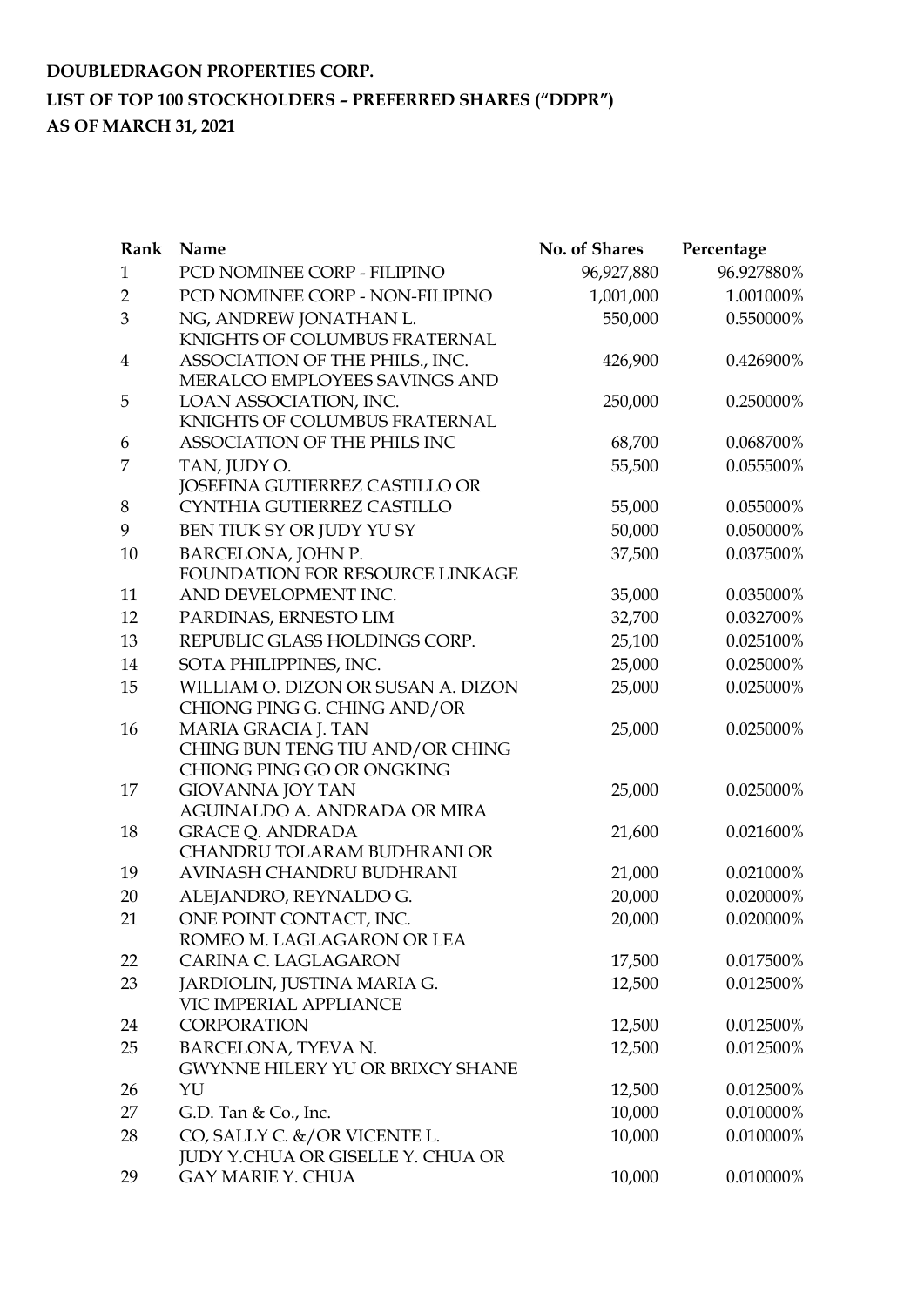#### **DOUBLEDRAGON PROPERTIES CORP.**

### **LIST OF TOP 100 STOCKHOLDERS – PREFERRED SHARES ("DDPR") AS OF MARCH 31, 2021**

| 30 | CRUZ, EOMILA P.                                        | 10,000 | 0.010000% |
|----|--------------------------------------------------------|--------|-----------|
| 31 | RUBIO, CESAR A.                                        | 10,000 | 0.010000% |
|    | EUFRACIO EDMUND M. BORINAGA OR                         |        |           |
| 32 | MA. JOCELYN R. BORINAGA                                | 10,000 | 0.010000% |
| 33 | RIZARRI, EVELIO S.                                     | 10,000 | 0.010000% |
| 34 | DIONISIO, CAROLINA N.                                  | 10,000 | 0.010000% |
|    | MARY AGNES CERVANTES IBUAN AND                         |        |           |
| 35 | <b>JESUSA FLORES CERVANTES</b>                         | 7,500  | 0.007500% |
| 36 | YAP, SUSAN T.                                          | 6,200  | 0.006200% |
| 37 | ESTAVILLO, KARLO MARCO PUNZALAN                        | 5,500  | 0.005500% |
| 38 | YAP, JANE T.                                           | 5,300  | 0.005300% |
|    | LOURDES H. RINOZA OR NOEL H.                           |        |           |
| 39 | <b>RINOZA</b>                                          | 5,100  | 0.005100% |
|    | EDWARD CO UY OR CORAZON DE LOS                         |        |           |
| 40 | SANTOS UY OR EARL CHRISTIAN DE LOS<br><b>SANTOS UY</b> |        | 0.005000% |
|    | EDWARD CO UY OR CORAZON DE LOS                         | 5,000  |           |
|    | SANTOS UY OR DUKE STEFAN DE LOS                        |        |           |
| 41 | <b>SANTOS UY</b>                                       | 5,000  | 0.005000% |
| 42 | PARDINAS, LOURDES DOLLY LIM                            | 5,000  | 0.005000% |
| 43 | CENA, NELSON T.                                        | 5,000  | 0.005000% |
| 44 | BANDALA, MARGARITA T.                                  | 5,000  | 0.005000% |
| 45 | GONZALES, AGNES EMELDA SULLA                           | 5,000  | 0.005000% |
| 46 | FONG, LILY M.                                          | 5,000  | 0.005000% |
|    | <b>JIMWEL CERVANTES CAPILLO OR</b>                     |        |           |
| 47 | EULYN BATUIGAS CAPILLO                                 | 5,000  | 0.005000% |
| 48 | STEPHEN T. YAP OR JANE T. YAP                          | 4,400  | 0.004400% |
|    | JANE TAN YAP OR NELSON YAOTING                         |        |           |
| 49 | YAP                                                    | 4,400  | 0.004400% |
|    | ORCHID P. QUISIO OR EDUARDO M.                         |        |           |
| 50 | <b>QUISIO</b>                                          | 4,300  | 0.004300% |
| 51 | SUZANNE L. TAN OR WILLIAM G. TAN                       | 4,200  | 0.004200% |
| 52 | ERNESTO KIONG LIM OR FLORA GO LIM                      | 3,000  | 0.003000% |
| 53 | LIM, IRIS VERONICA GO                                  | 3,000  | 0.003000% |
| 54 | ROBERTO F. LEMI OR CORAZON M. LEMI                     | 2,600  | 0.002600% |
| 55 | REAL, HERMOSILIA M.                                    | 2,600  | 0.002600% |
|    | MARIA FE D. VELASCO OR ALEXANDER                       |        |           |
| 56 | D. VELASCO                                             | 2,600  | 0.002600% |
|    | ERLINDA S. CAPARAS OR MARIA                            |        |           |
| 57 | RACHELLE C. PINEDA                                     | 2,600  | 0.002600% |
| 58 | JOVEN, ESTRELITA U.                                    | 2,500  | 0.002500% |
| 59 | SY, MARVIN C.                                          | 2,500  | 0.002500% |
| 60 | MORENO, MANUEL M.                                      | 2,500  | 0.002500% |
| 61 | JOVEN, ERNESTO GENARO A.                               | 2,500  | 0.002500% |
| 62 | SIOCO, RONALD ERIC C.                                  | 2,500  | 0.002500% |
| 63 | SIOCO, LOUIE ALBERT CO                                 | 2,500  | 0.002500% |
| 64 | SIOCO, JASON JAMES CO                                  | 2,500  | 0.002500% |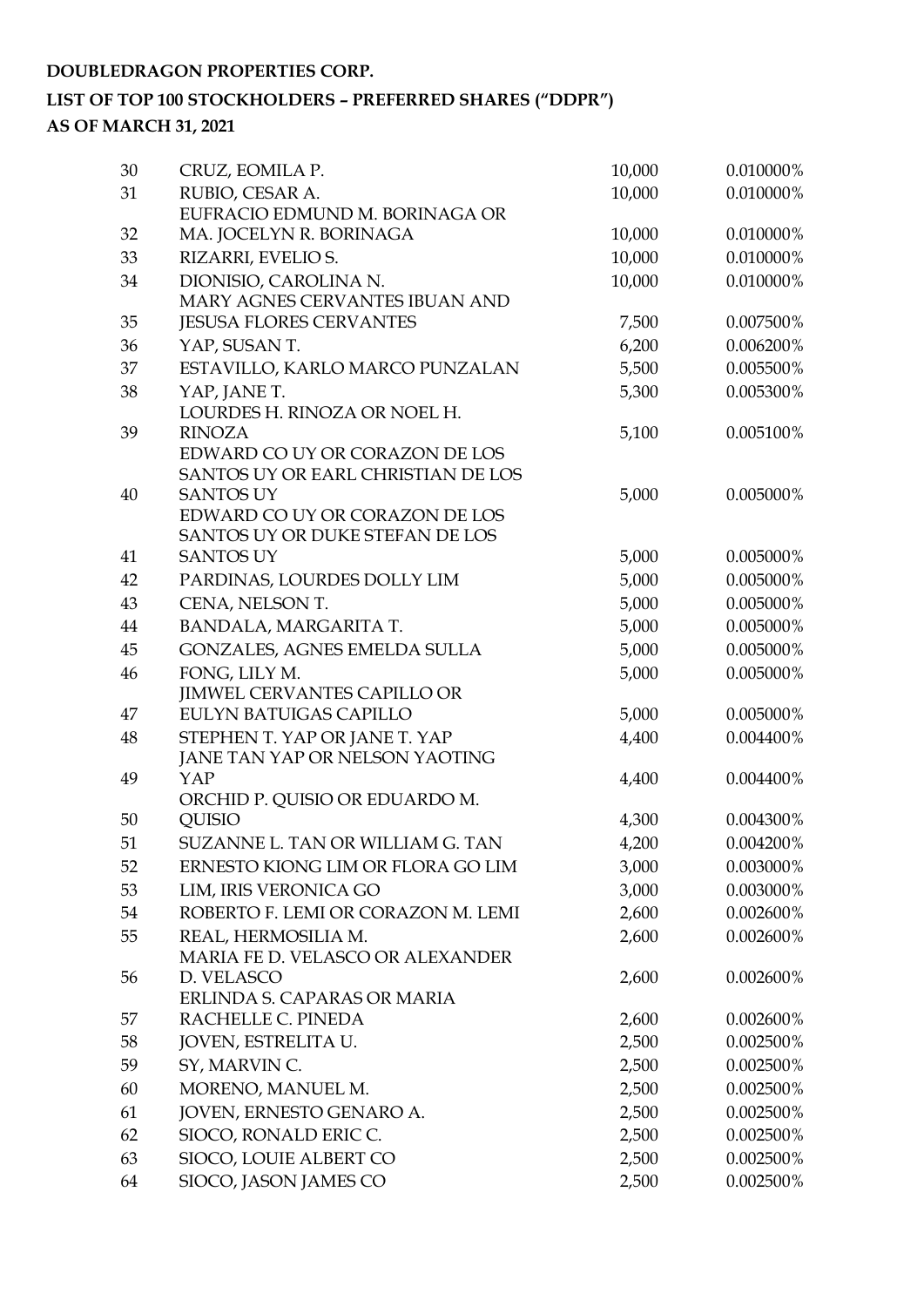#### **DOUBLEDRAGON PROPERTIES CORP.**

#### **LIST OF TOP 100 STOCKHOLDERS – PREFERRED SHARES ("DDPR") AS OF MARCH 31, 2021**

|    | TOTAL ISSUED AND OUTSTANDING SHARES                   | 100,000,000 | 100.000000% |
|----|-------------------------------------------------------|-------------|-------------|
| 90 | VICTOR G. CO OR KIAN CHAY CO                          | 20          | 0.000020%   |
| 89 | <b>CORTES</b>                                         | 500         | 0.000500%   |
|    | EVELYN A. CORTES OR JASON O.                          |             |             |
| 88 | ALVAREZ, HAZEL B.                                     | 500         | 0.000500%   |
| 87 | ONG, JUDY Y.                                          | 500         | 0.000500%   |
| 86 | YAP, NELSON YAOTING                                   | 500         | 0.000500%   |
| 85 | RHODA W. DY OR KARL T. DY                             | 800         | 0.000800%   |
| 84 | L. PINEDA                                             | 900         | 0.000900%   |
|    | DANILO F. LOPEZ OR JOSEPH BENJAMIN                    |             |             |
| 83 | ANN YU MALLEN                                         | 1,000       | 0.001000%   |
|    | ANDREW IBANEZ MALLEN OR LESLIE                        |             |             |
| 82 | ALDAY, MIGNONETTE C.                                  | 1,000       | 0.001000%   |
| 81 | DENNIS O. CELESTIAL OR LORILIE P.<br><b>CELESTIAL</b> | 1,000       | 0.001000%   |
| 80 | CASTRO, ANA LIZA C.                                   | 1,000       | 0.001000%   |
| 79 | VILLANUEVA, MYRNA P.                                  | 1,000       | 0.001000%   |
| 78 | VILLANUEVA, MYRA P.                                   | 1,000       | 0.001000%   |
| 77 | BAYSA, DONATO C.                                      | 1,200       | 0.001200%   |
| 76 | FLORMATA, RODRIGO MIRANDA                             | 1,300       | 0.001300%   |
| 75 | GILDORE JR., GILMORE P.                               | 1,300       | 0.001300%   |
| 74 | VILLANUEVA, CECILIA D.                                | 1,300       | 0.001300%   |
|    |                                                       | 1,600       |             |
| 73 | CHONA C. FLORES OR WALDO Q.<br><b>FLORES</b>          |             | 0.001600%   |
| 72 | <b>JENNIFER NG SIAO CHU</b>                           | 2,000       | 0.002000%   |
| 71 | JOYCE ELIZABETH NG SIAO CHU                           | 2,000       | 0.002000%   |
| 70 | <b>AMADOR</b>                                         | 2,000       | 0.002000%   |
|    | MERCY MARIE JACQUELINE LAPEZ                          |             |             |
| 69 | LIM, DAISY C.                                         | 2,000       | 0.002000%   |
| 68 | TAN, LAIPO M.                                         | 2,000       | 0.002000%   |
| 67 | <b>BARROGA, FELIPE S.</b>                             | 2,400       | 0.002400%   |
| 66 | MARITESS S. MACABUHAY                                 | 2,500       | 0.002500%   |
|    | ANGELO G. MACABUHAY &/OR                              |             |             |
| 65 | TECSON, CELIA DIZON                                   | 2,500       | 0.002500%   |
|    |                                                       |             |             |

| <b>PCD BENEFICIAL OWNER REPORT</b>                                              | <b>No. of Shares</b> | Percentage |
|---------------------------------------------------------------------------------|----------------------|------------|
| Participant's Name                                                              |                      |            |
| <b>BDO SECURITIES CORPORATION</b><br>RCBC TRUST & INVESTMENT DIVISION - VARIOUS | 20,050,280           | 20.050280% |
| <b>TAXABLE ACCTS</b>                                                            | 15,921,050           | 15.921050% |
| <b>BPI SECURITIES CORPORATION</b>                                               | 13,092,293           | 13.092293% |
| MBTC - TRUST BANKING GROUP                                                      | 5,993,200            | 5.993200%  |
| PNB TRUST BANKING GROUP                                                         | 5,768,320            | 5.768320%  |
| BANCO DE ORO - TRUST BANKING GROUP                                              | 4,241,070            | 4.241070\% |
| CITIBANK N.A.                                                                   | 3,938,314            | 3.938314%  |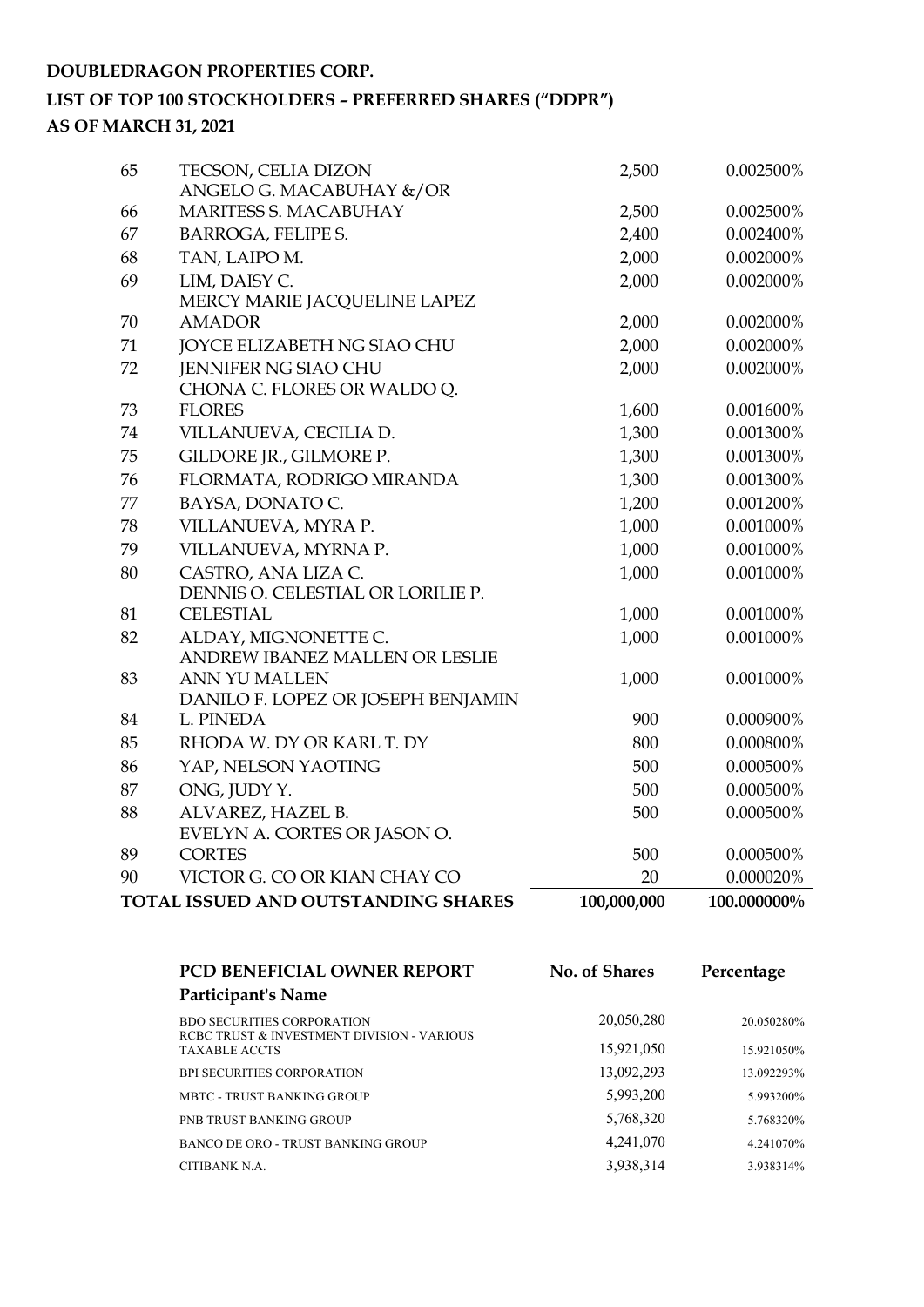| RCBC TRUST & INVESTMENT DIVISION                              | 3,730,060 | 3.730060% |
|---------------------------------------------------------------|-----------|-----------|
| RCBC SECURITIES, INC.                                         | 2,941,680 | 2.941680% |
| SB EQUITIES, INC.                                             | 1,826,360 | 1.826360% |
| BANK OF COMMERCE - TRUST SERVICES GROUP                       | 1,568,300 | 1.568300% |
| UNICAPITAL SECURITIES INC.                                    | 1,477,600 | 1.477600% |
| R. NUBLA SECURITIES, INC.                                     | 1,333,830 | 1.333830% |
| ASTRA SECURITIES CORPORATION                                  | 959,010   | 0.959010% |
| COL Financial Group, Inc.                                     | 927,494   | 0.927494% |
| STERLING BANK OF ASIA TRUST GROUP                             | 891,710   | 0.891710% |
| FIRST METRO SECURITIES BROKERAGE CORP.                        | 725,189   | 0.725189% |
| UCPB SECURITIES, INC.                                         | 709,710   | 0.709710% |
| <b>QUALITY INVESTMENTS &amp; SECURITIES CORPORATION</b>       | 663,350   | 0.663350% |
| PHILSTOCKS FINANCIAL INC                                      | 618,310   | 0.618310% |
| ABACUS SECURITIES CORPORATION                                 | 593,540   | 0.593540% |
| MAYBANK ATR KIM ENG SECURITIES, INC.                          | 550,940   | 0.550940% |
| PAPA SECURITIES CORPORATION                                   | 533,000   | 0.533000% |
| PNB SECURITIES, INC.                                          | 515,630   | 0.515630% |
| AB CAPITAL SECURITIES, INC.                                   | 502,640   | 0.502640% |
| NATIONAL REINSURANCE CORPORATION OF THE<br><b>PHILIPPINES</b> | 500,000   | 0.500000% |
| UNITED COCONUT PLANTERS BANK-TRUST BANKING                    | 485,100   | 0.485100% |
| AAA SOUTHEAST EQUITIES, INCORPORATED                          | 436,930   | 0.436930% |
| SOLAR SECURITIES, INC.                                        | 395,090   | 0.395090% |
| WEALTH SECURITIES, INC.                                       | 375,600   | 0.375600% |
| VENTURE SECURITIES, INC.                                      | 350,300   | 0.350300% |
| UPCC SECURITIES CORP.                                         | 271,000   | 0.271000% |
| UNITED COCONUT PLANTERS LIFE ASSURANCE<br><b>CORPORATION</b>  | 262,700   | 0.262700% |
| YAO & ZIALCITA, INC.                                          | 237,700   | 0.237700% |
| R. S. LIM & CO., INC.                                         | 196,950   | 0.196950% |
| AB CAPITAL & INVESTMENT CORP. - TRUST &                       |           |           |
| <b>INVESTMENT DIV.</b>                                        | 181,930   | 0.181930% |
| LOPEZ, LOCSIN, LEDESMA & CO., INC.                            | 177,290   | 0.177290% |
| E. CHUA CHIACO SECURITIES, INC.                               | 162,060   | 0.162060% |
| GUILD SECURITIES, INC.                                        | 152,200   | 0.152200% |
| AP SECURITIES INCORPORATED                                    | 150,720   | 0.150720% |
| JSG SECURITIES, INC.                                          | 147,400   | 0.147400% |
| CHINA BANK SECURITIES CORPORATION                             | 144,860   | 0.144860% |
| COHERCO SECURITIES, INC.                                      | 143,500   | 0.143500% |
| G.D. TAN & COMPANY, INC.                                      | 136,990   | 0.136990% |
| TOWER SECURITIES, INC.                                        | 131,500   | 0.131500% |
| EASTERN SECURITIES DEVELOPMENT CORPORATION                    | 124,900   | 0.124900% |
| BELSON SECURITIES, INC.                                       | 121,470   | 0.121470% |
| FIRST ORIENT SECURITIES, INC.                                 | 119,500   | 0.119500% |
| LUYS SECURITIES COMPANY, INC.                                 | 116,400   | 0.116400% |
| SUMMIT SECURITIES, INC.                                       | 105,350   | 0.105350% |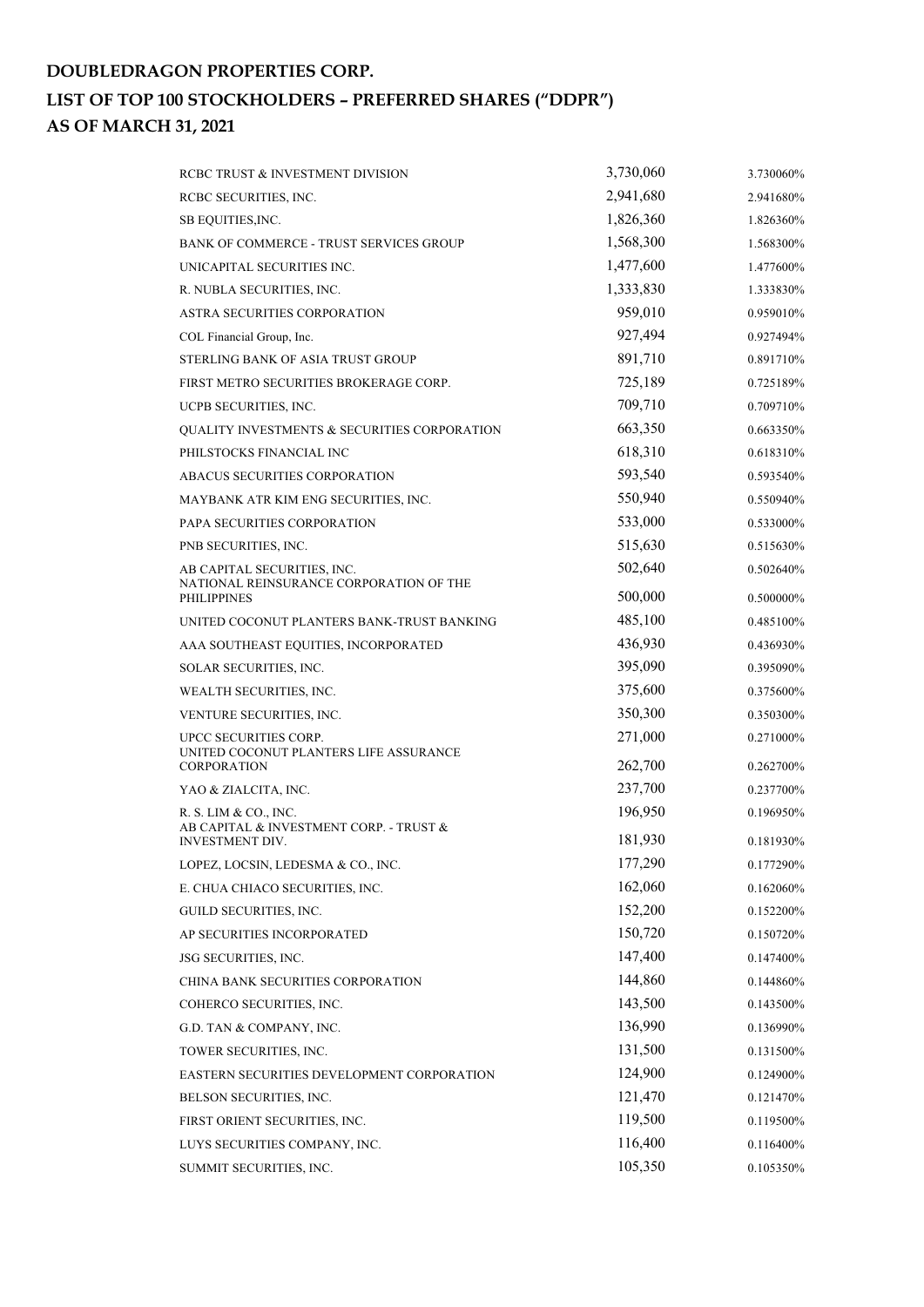| IMPERIAL, DE GUZMAN, ABALOS & CO., INC.                    | 101,140 | 0.101140% |
|------------------------------------------------------------|---------|-----------|
| MALAYAN INSURANCE COMPANY, INC.                            | 100,000 | 0.100000% |
| H. E. BENNETT SECURITIES, INC.                             | 94,100  | 0.094100% |
| MERIDIAN SECURITIES, INC.                                  | 92,860  | 0.092860% |
| R. COYIUTO SECURITIES, INC.                                | 89,700  | 0.089700% |
| S.J. ROXAS & CO., INC.                                     | 85,800  | 0.085800% |
| UCPB GENERAL INSURANCE CO., INC.                           | 82,300  | 0.082300% |
| EVERGREEN STOCK BROKERAGE & SEC., INC.                     | 81,910  | 0.081910% |
| STANDARD SECURITIES CORPORATION                            | 78,700  | 0.078700% |
| DIVERSIFIED SECURITIES, INC.                               | 75,700  | 0.075700% |
| A. T. DE CASTRO SECURITIES CORP.                           | 74,600  | 0.074600% |
| INTRA-INVEST SECURITIES, INC.                              | 70,700  | 0.070700% |
| DAVID GO SECURITIES CORP.                                  | 70,000  | 0.070000% |
| <b>CUALOPING SECURITIES CORPORATION</b>                    | 66,200  | 0.066200% |
| ANSALDO, GODINEZ & CO., INC.                               | 62,000  | 0.062000% |
| TRITON SECURITIES CORP.                                    | 60,000  | 0.060000% |
| ASIASEC EQUITIES, INC.                                     | 56,500  | 0.056500% |
| LAND BANK OF THE PHILIPPINES-TRUST BANKING<br><b>GROUP</b> | 55,990  | 0.055990% |
| TANSENGCO & CO., INC.                                      | 53,700  | 0.053700% |
| PHILIPPINE EQUITY PARTNERS, INC.                           | 49,300  | 0.049300% |
| GLOBALINKS SECURITIES & STOCKS, INC.                       | 48,200  | 0.048200% |
| A & A SECURITIES, INC.                                     | 47,500  | 0.047500% |
| EAGLE EQUITIES, INC.                                       | 47,480  | 0.047480% |
| WESTLINK GLOBAL EQUITIES, INC.                             | 44,200  | 0.044200% |
| RTG & COMPANY, INC.                                        | 44,010  | 0.044010% |
| HDI SECURITIES, INC.                                       | 41,500  | 0.041500% |
| REGINA CAPITAL DEVELOPMENT CORPORATION                     | 36,570  | 0.036570% |
| STRATEGIC EQUITIES CORP.                                   | 32,200  | 0.032200% |
| CAMPOS, LANUZA & COMPANY, INC.                             | 32,000  | 0.032000% |
| MERCANTILE SECURITIES CORP.                                | 30,000  | 0.030000% |
| <b>GOLDEN TOWER SECURITIES &amp; HOLDINGS, INC.</b>        | 27,100  | 0.027100% |
| DA MARKET SECURITIES, INC.                                 | 21,990  | 0.021990% |
| <b>BA SECURITIES, INC.</b>                                 | 20,000  | 0.020000% |
| SALISBURY BKT SECURITIES CORPORATION                       | 20,000  | 0.020000% |
| YU & COMPANY, INC.                                         | 18,500  | 0.018500% |
| OPTIMUM SECURITIES CORPORATION                             | 18,240  | 0.018240% |
| JAKA SECURITIES CORP.                                      | 17,000  | 0.017000% |
| J.M. BARCELON & CO., INC.                                  | 17,000  | 0.017000% |
| FIRST INTEGRATED CAPITAL SECURITIES, INC.                  | 15,500  | 0.015500% |
| F. YAP SECURITIES, INC.                                    | 15,000  | 0.015000% |
| CHINA BANKING CORPORATION - TRUST GROUP                    | 15,000  | 0.015000% |
| INVESTORS SECURITIES, INC,                                 | 13,900  | 0.013900% |
| UNITED FUND, INC.                                          | 13,500  | 0.013500% |
| CTS GLOBAL EQUITY GROUP, INC.                              | 12,000  | 0.012000% |